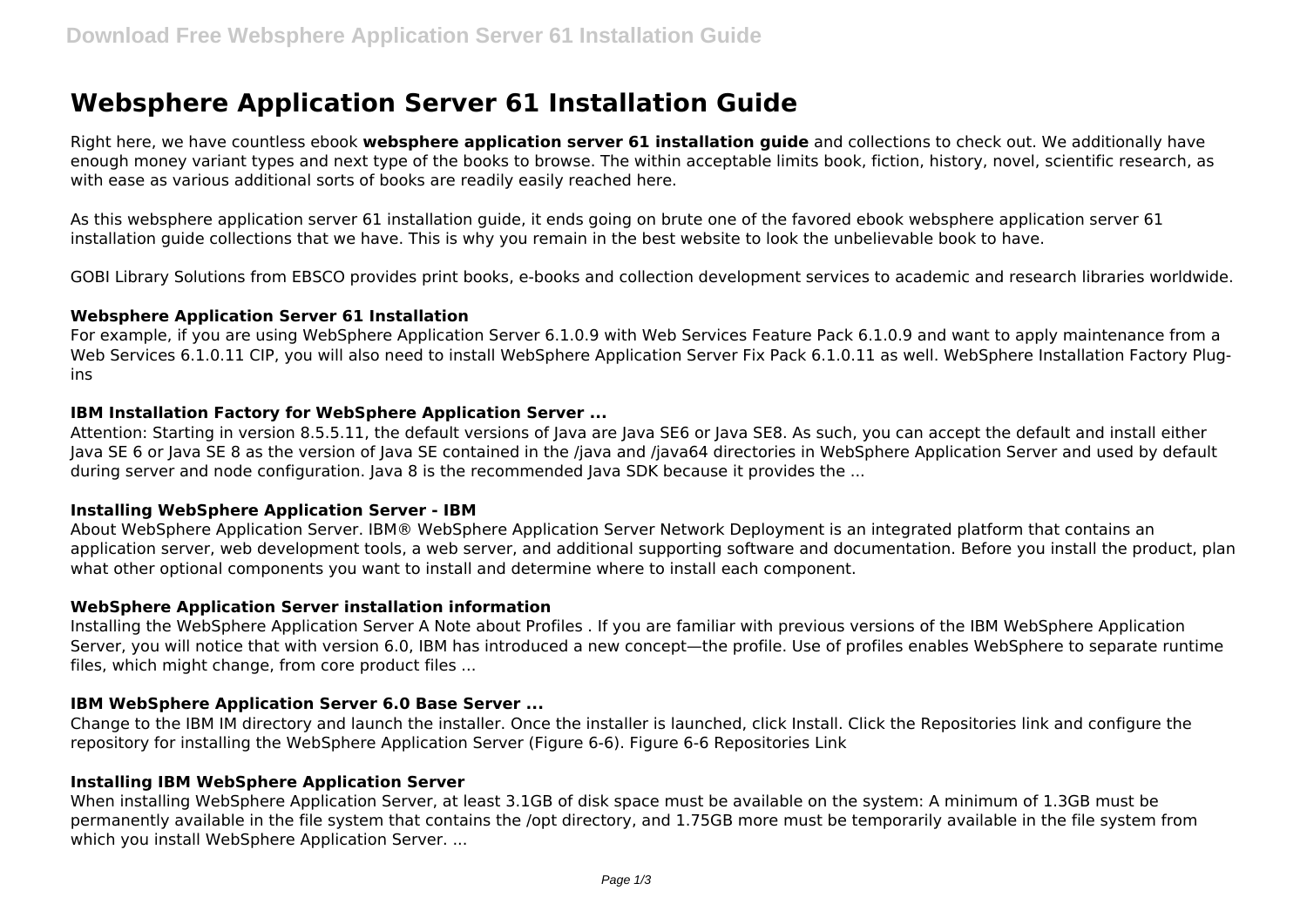## **Install and configure WebSphere Application Server on UNIX ...**

Important: IBM SDK, Java™ Technology Edition, Version 8 is the Java SDK version for WebSphere Application Server Version 9.0. However, IBM SDK, Java Technology Edition is no longer embedded with any WebSphere Application Server offerings. The Java SDK is available as a separate offering that must be installed when you install the product.

## **Installing WebSphere Application Server for z/OS**

For more information about installing the WebSphere Application Server, see the WebSphere Application Server Version 8.5 documentation and search for installing WebSphere Application Server. About this task. Record the values that are used in the planning worksheet. See Planning worksheet.

# **Installing and configuring WebSphere Application Server 8 ...**

Its a application server installation directory, while adding portal server its asking both application and portal server installation directories path.But am able to add websphere portal server 8 localhost on WAS 85 in RAD 9.0.1. – yashwanth kottapa Nov 10 '14 at 1:42

## **websphere - Getting The Application Server installation ...**

In your command terminal, navigate to the IBM WebSphere Application Server folder location that you specified during the installation. Change to the /bin directory and run a command similar to the following example to create an IBM WebSphere profile, user name, and password.

## **Chapter 3. Installing and running IBM WebSphere ...**

On Install Packages, select packages, click the checkboxes for the Web Server Plug-ins for WebSphere Application Server and the HTTP Server Version (8.5.x). Click the Next button. On Install Packages, review the International Program License Agreement and click the radio button to accept the terms if you want to continue with the installation.

# **Installing, Updating, and Configuring WebSphere 8.5 and 8.5.5**

A WebSphere Application Server installation that requires patches and fix-packs would be difficult to perform in under an hour. Tomcat vs. WebSphere Application Server support Perhaps the biggest difference between WebSphere and Tomcat is the fact that while Tomcat is an open source project managed by the Apache Software Foundation, the ...

# **Tomcat vs WebSphere: How these application servers compare ...**

AIX: Installing WebSphere Application Server, fix pack 2. To install WebSphere Application Server, fix pack 2, on AIX, follow these steps: Stop the WebSphere Application Server and the IBM HTTP Server. If you installed an LDAP registry server on the same machine, also ensure that the LDAP server is stopped.

# **AIX: Installing WebSphere Application Server**

WebSphere Application Server (WAS) is a software product that performs the role of a web application server.More specifically, it is a software framework and middleware that hosts Java-based web applications.It is the flagship product within IBM's WebSphere software suite. It was initially created by Donald F. Ferguson, who later became CTO of Software for Dell.

## **IBM WebSphere Application Server - Wikipedia**

One of the projects I need to build on the server relies on WAS 6.1 (fix 23, at least), and as the build runs various WAS tools to generate WSDLs,